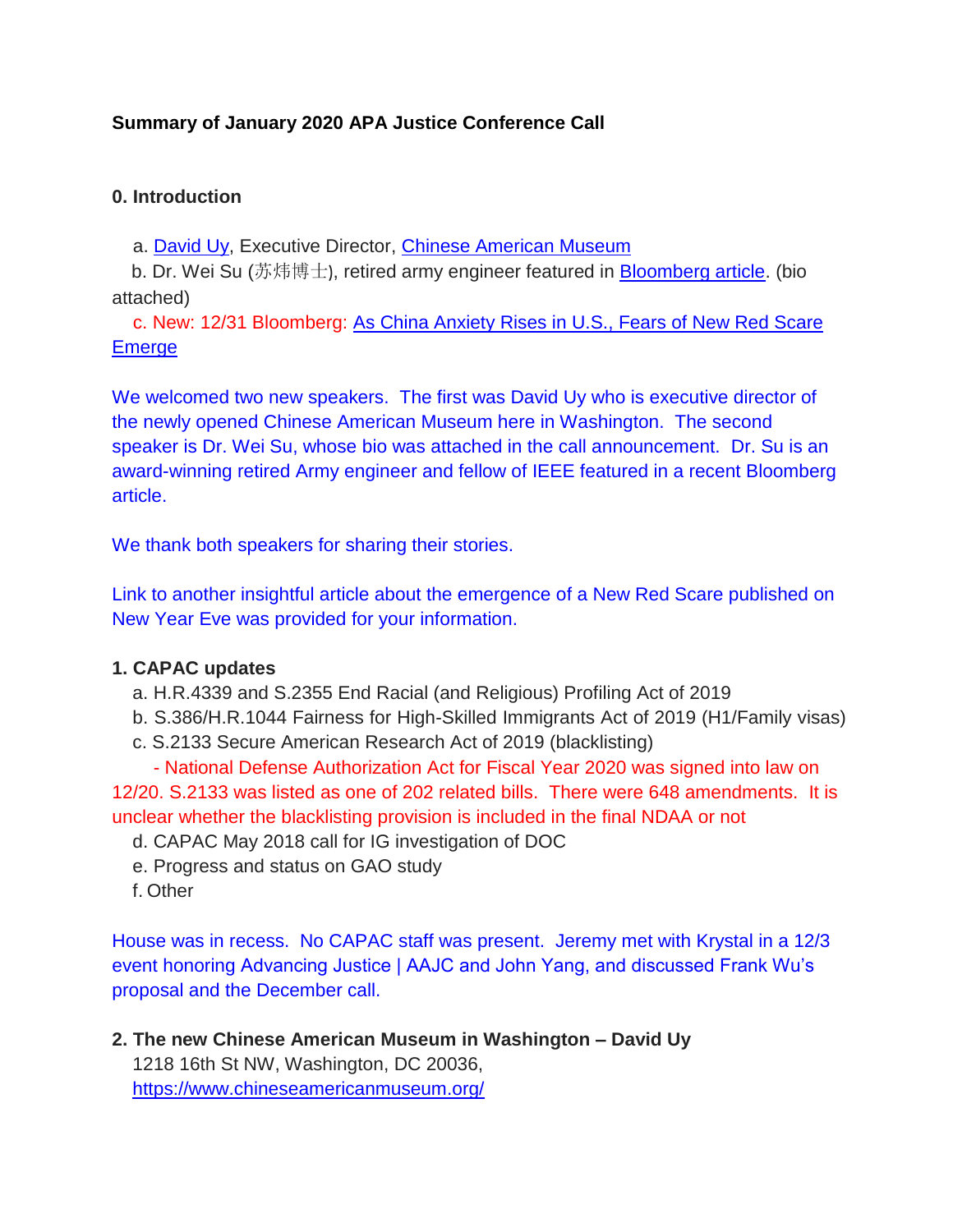David Uy, executive director of the Chinese American Museum (CAM) in Washington, presented the history, recent soft opening, developments, and related matters about CAM. Among its exhibits are contributions of Chinese women to America and a history of Jews in Shanghai that links with the present Jewish American and Chinese American communities in the U.S. CAM is only 4 blocks north of the White House. It is open to the public with no admission charges. A Q&A session followed.

2020 is the  $20^{th}$  anniversary of the trial of and apology to Dr. Wen Ho Lee, which was an iconic moment in Chinese American history. The concept of an event/exhibit for this occasion was suggested to David and CAM. Agenda item 6b provides additional information.

The day after the conference call, the South China Morning Post published a timely and informative article titled "Chinese-American museums in US grow in number as community gains in prominence – but how to tell those stories?" [http://bit.ly/307ekLW,](http://bit.ly/307ekLW) in which David and CAM were prominently featured.

#### **3. Profiling by Security Clearance – Dr. Wei Su**

12/10 Bloomberg: [Mistrust and the Hunt for Spies Among Chinese Americans:](https://bloom.bg/2PAKaff)

Dr. Wei Su is an award-winning former Army engineer and a fellow of IEEE. Despite his many accomplishments and holding top-secret security clearance for 24 years, he was subjected to a multiyear investigation that questioned his loyalty and presumed guilt. An excerpt from the Bloomberg article is given below. Dr. Su described his experience reflecting the growing challenges for the tens of thousands of Chinese American federal employees, applicants and contractors, many of whom face false accusations, suspicion, and employment barriers/discrimination.

Dr. Su hopes that sharing his experience will help other Asian Americans. He wants others to understand how vulnerable Asian Americans are, and the need to educate people about these issues. It is not just about avoiding making mistakes. Our community is being targeted. They are being purged from service to our nation and do not have a voice under the guise of national security.

Following his compelling story, Dr. Su responded to questions from call participants. Those who expressed interest were connected with Dr. Su after the call to continue the discussions.

In response to one of the questions raised about existing data related to racial profiling, Jeremy subsequently supplied a link to FedCases, a repository of all known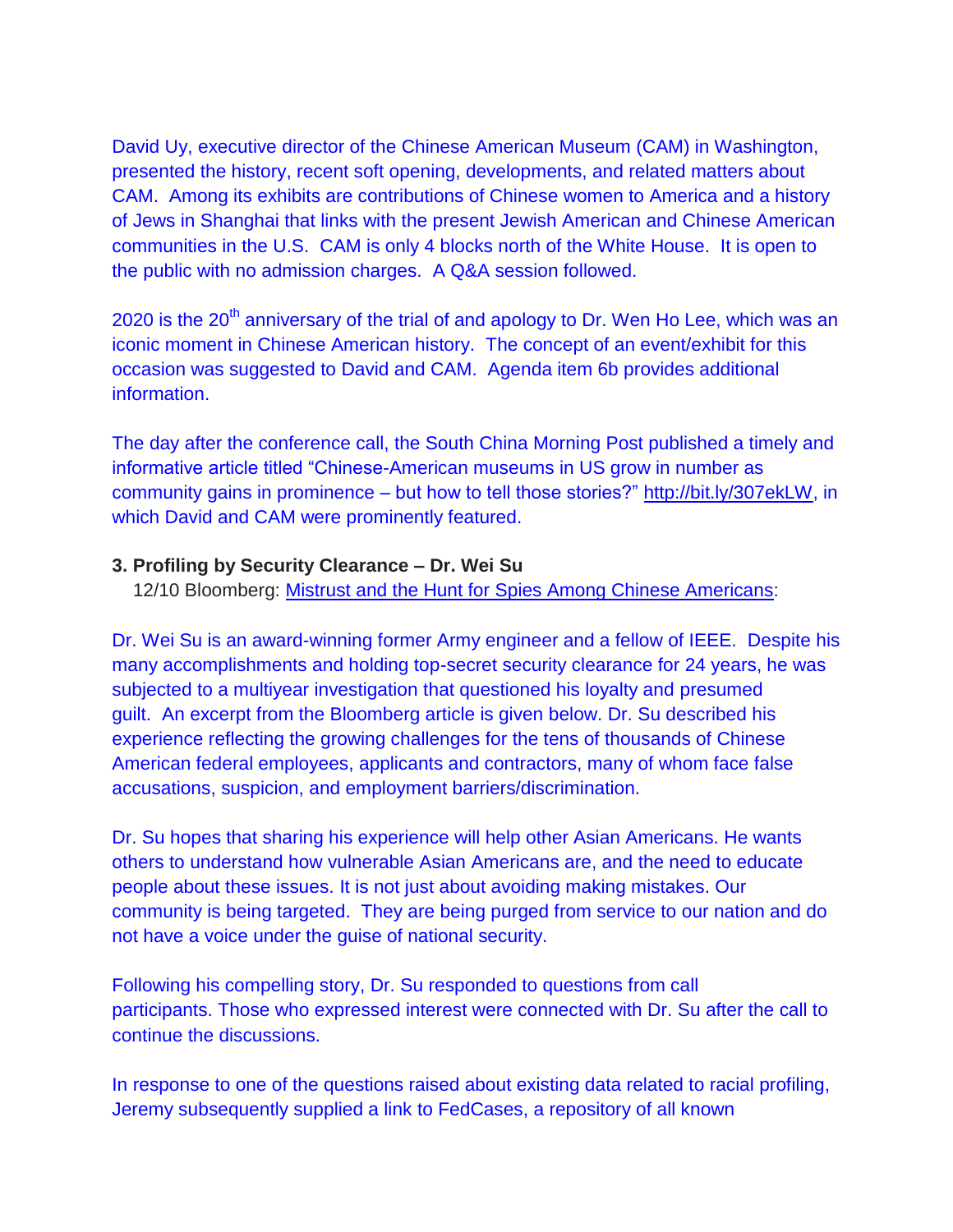prosecutions under the Economic Espionage Act since its enactment in 1996: [http://bit.ly/FedCases.](http://bit.ly/FedCases) Efforts are being planned to automate the updating and expand the scope and content of FedCases.

Excerpts from the Bloomberg report:

For days after his FBI interrogation, Wei Su wondered: Where had the microphone been?

The agents had played him a scratchy recording of a conversation he'd had with a friend at a restaurant in Eatontown, N.J. Both men found it strange when a pot of hot tea arrived at their table without their having ordered it, but only later did Su, an awardwinning scientist for the U.S. Army's Intelligence and Information Warfare Directorate, form a hypothesis. He thinks the teapot was bugged.

On the recording, Su says, he can be heard telling his friend in Chinese to always use English when they spoke on the phone, because the government was monitoring all his calls. He warned that "when you work with us, you need to be careful." Su says the FBI demanded to know if "us" was a reference to Chinese intelligence. No, he answered, "us" simply meant his employer, the U.S. Army.

Nevertheless, questions about Su's loyalty would propel a multiyear investigation that in 2016 prompted the U.S. Department of Defense to revoke the top-secret security clearance he'd held for 24 years. He retired the next year: humiliated, angry, and, the Pentagon later admitted, completely innocent…

Last May he got a short letter from the CAF (Consolidated Adjudications Facility). Based on the corrected record, it said, the Pentagon's previous letters suspending and revoking Su's security clearance "are not accurate and are hereby rescinded."

"Even now, it's like a nightmare," Su says. "The investigators didn't realize Chinese Americans are Americans, not Chinese."

## **4. Update on Draft Pilot Project Proposal – Frank Wu**

Professor Frank Wu gave a presentation of a 3-year pilot project proposal addressing racial profiling of Chinese Americans in the December call. Participants were urged to provide feedback and comments to Frank so that he could revise and update the proposal.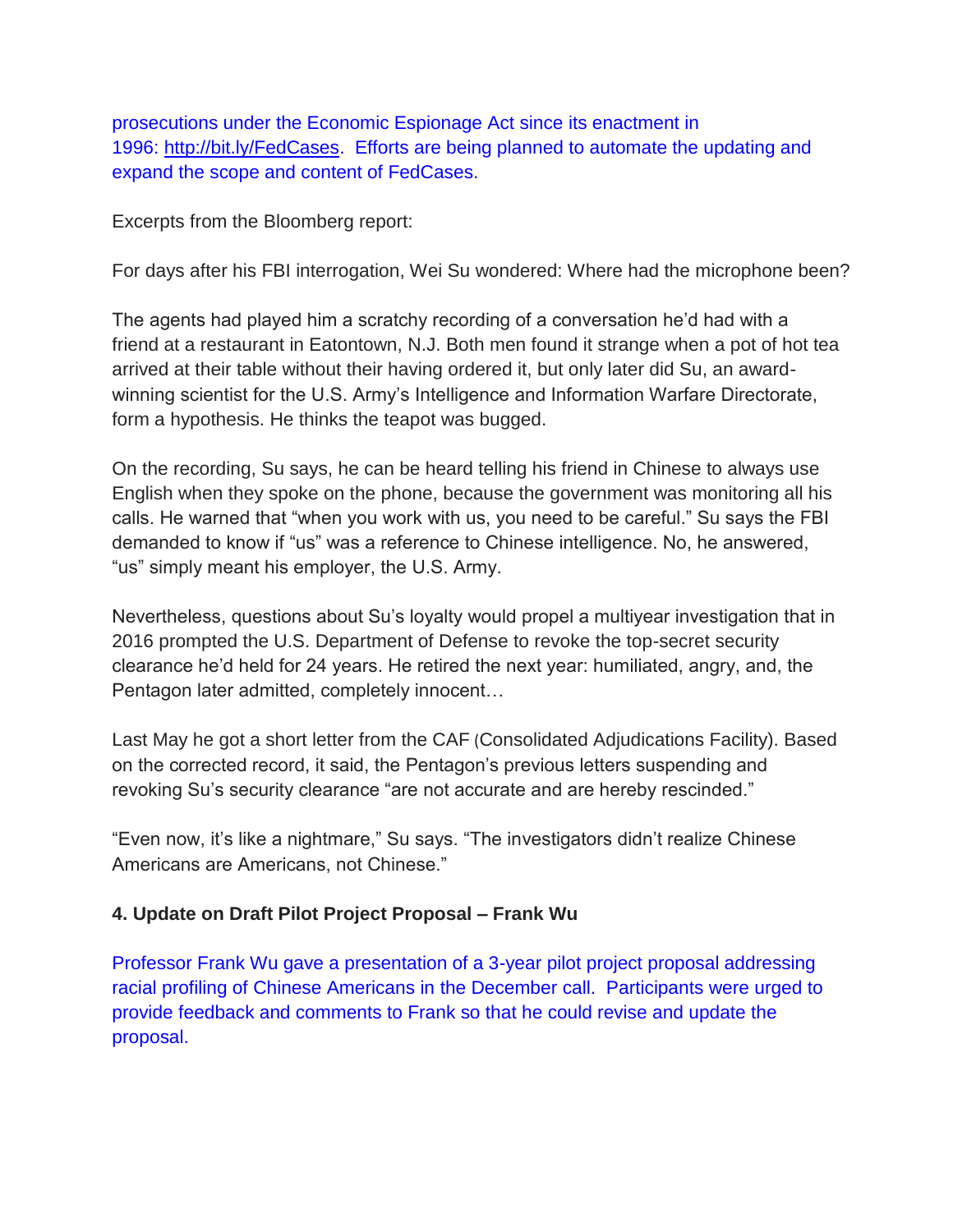During the call, Frank announced the commitment of the first 6-figure funder of his proposal. In addition, an updated version of the pilot project has been drafted, and a work plan is being developed.

## **5. Racial Profiling/Targeting updates**

a. Shifting legal grounds – Economic Espionage Act and False Claims Act

- 12/20 Bloomberg: [Foreign Influence on Science Has DOJ Flexing False Claims](http://bit.ly/2Q8KvWI)  [Act \(1\)](http://bit.ly/2Q8KvWI)

- 12/19 JDSupra: In a Blockbuster Economic Espionage Act Prosecution, an [Attempt by the Government to Hide](http://bit.ly/34DlnfW) the Ball?

- 12/19 Wall Street Journal: [U.S. Reaches Settlement on Undisclosed Chinese](https://on.wsj.com/2SgPnvs)  [Funding of Scientists](https://on.wsj.com/2SgPnvs)

b. Shifting grounds – access to personal cell phone and social media now a requirement for federal employment and contractors?

Shifting legal grounds is notably mentioned in several reports by Bloomberg, JDSupra and Wall Street Journal respectively during the past month.

The Bloomberg and Wall Street Journal reports described the highly unusual use of the False Claims Act in a case against a research institution that received NIH funds based on its alleged failure to disclose that two researchers had received outside funding from sources in China.

The JDSupra article described "disquieting attempt by prosecutors to stretch the law [Economic Espionage Act]." On the civil side, there is usually "a hotly contested point of proof on whether the alleged stolen material is really a trade secret." On the criminal side, the government has no burden to prove that the underlying information was actually a trade secret. In a recent brief, "the government seems to be taking this one step further and arguing that it has no duty even to identify the trade secrets at issue."

Jeremy received a report that a person applying for a federal position was asked to provide access to her personal cell phone and social media, with the implied consequence that she would not be considered for the position if she does not comply. It is unclear whether such practice is in fact legal or not.

## **6. Catch-up on all developments: [www.apajustice.org](http://www.apajustice.org/)**

a. [Current State:](https://www.apajustice.org/current-state.html) NSF Releases Fundamental Research Security Report -12/20 Science: [U.S. takes aim at foreign influence](http://bit.ly/34Cku7r)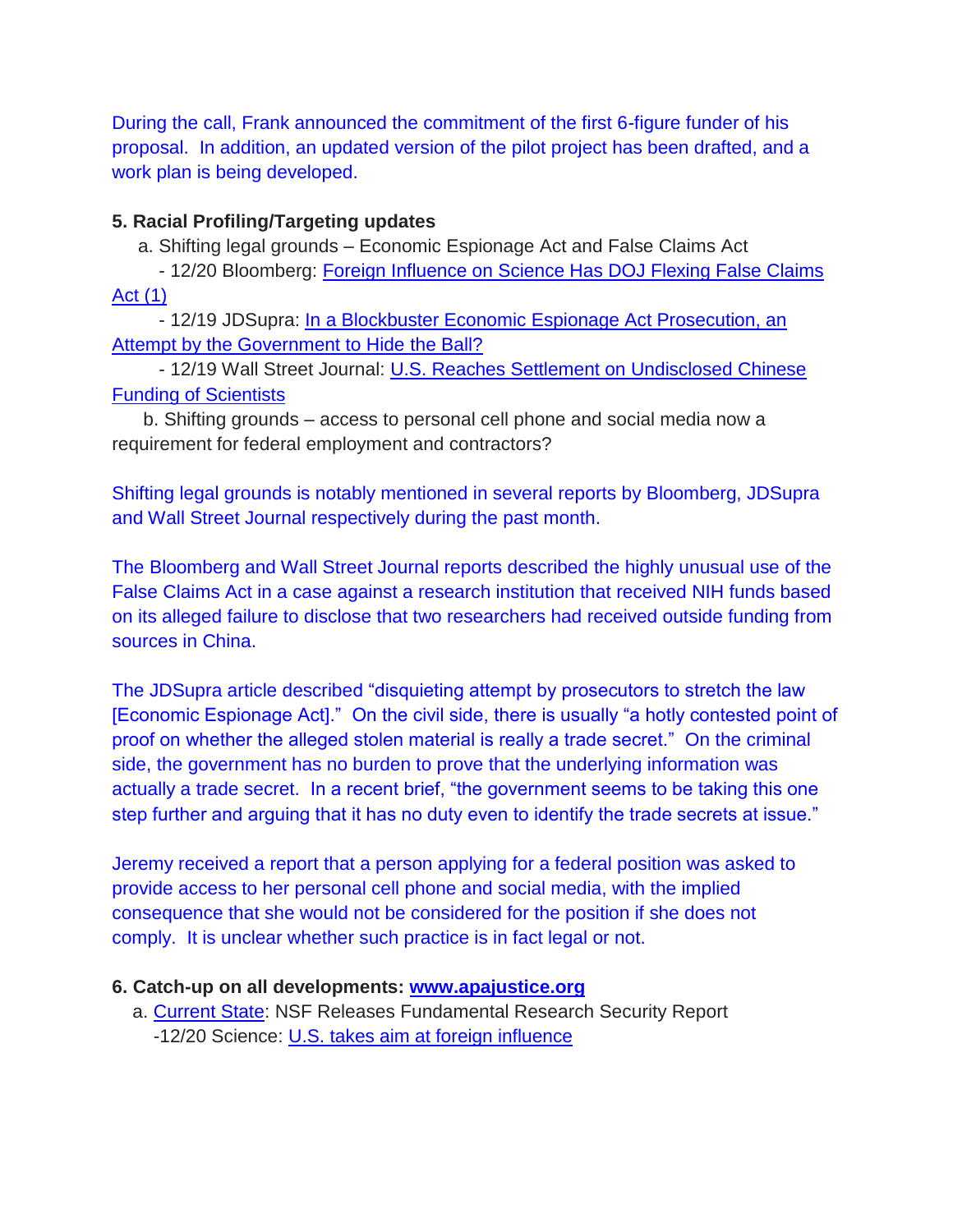"A major defense bill that Congress approved this week creates two high-level bodies—one inside and one outside the government—to search for the right balance between scientific openness and security."

- 12/26 Becker's Hospital Review: [10 people who left academic medicine jobs over](http://bit.ly/39jTZqE)  [ties to China](http://bit.ly/39jTZqE)

b. [Racial Profiling:](https://www.apajustice.org/racial-profiling.html) Dr. Wen Ho Lee and the 2000 DOE Task Force Against Racial Profiling – Links to Task Force report, CAPAC and Patsy Mink, the Wen Ho Lee Story, Judge Parker's apology, and review of media bias

c. New: [Watch List:](https://www.apajustice.org/watch-list.html) 12/29 CNBC: Trump retweets post naming alleged whistleblower

The APA Justice website was updated in several areas, including

a. A recent JASON report commissioned by the National Science Foundation on Fundamental Research Security has been posted in the Current State webpage. The report contains findings and recommendations to achieve a better balance between scientific openness and security.

Science reported that the National Defense Authorization Act of 2020 created "two highlevel bodies—one inside and one outside the government—to search for the right balance between scientific openness and security."

There is notable absence of Chinese/Asian American organizations in these developments, raising concerns that its experience and perspectives may not be included for consideration.

b. 2020 is the  $20<sup>th</sup>$  anniversary of the trial of Wen Ho Lee. Several important links have been added to the Racial Profiling webpage, including the 2000 Department of Energy Task Force Against Racial Profiling which has been removed from the DOE website and all other government websites. Thanks to the Federation of American Scientists for preserving some of these historical records. The posts include a video clip of CAPAC's efforts by Congresswoman Patsy Mink on the House floor 20 years ago.

c. Mike German was quoted in the CNBC report about whistleblowing protection, which used to enjoy strong bipartisan support. The article has been added to the Watch List webpage.

#### **7. Upcoming Events**

a. 03/04/2020 Sakharov Prize presentation to Professor Xiaoxing Xi, "Communicating Science to the Public," Forum on Physics & Society session, American Physical Society, Denver, CO